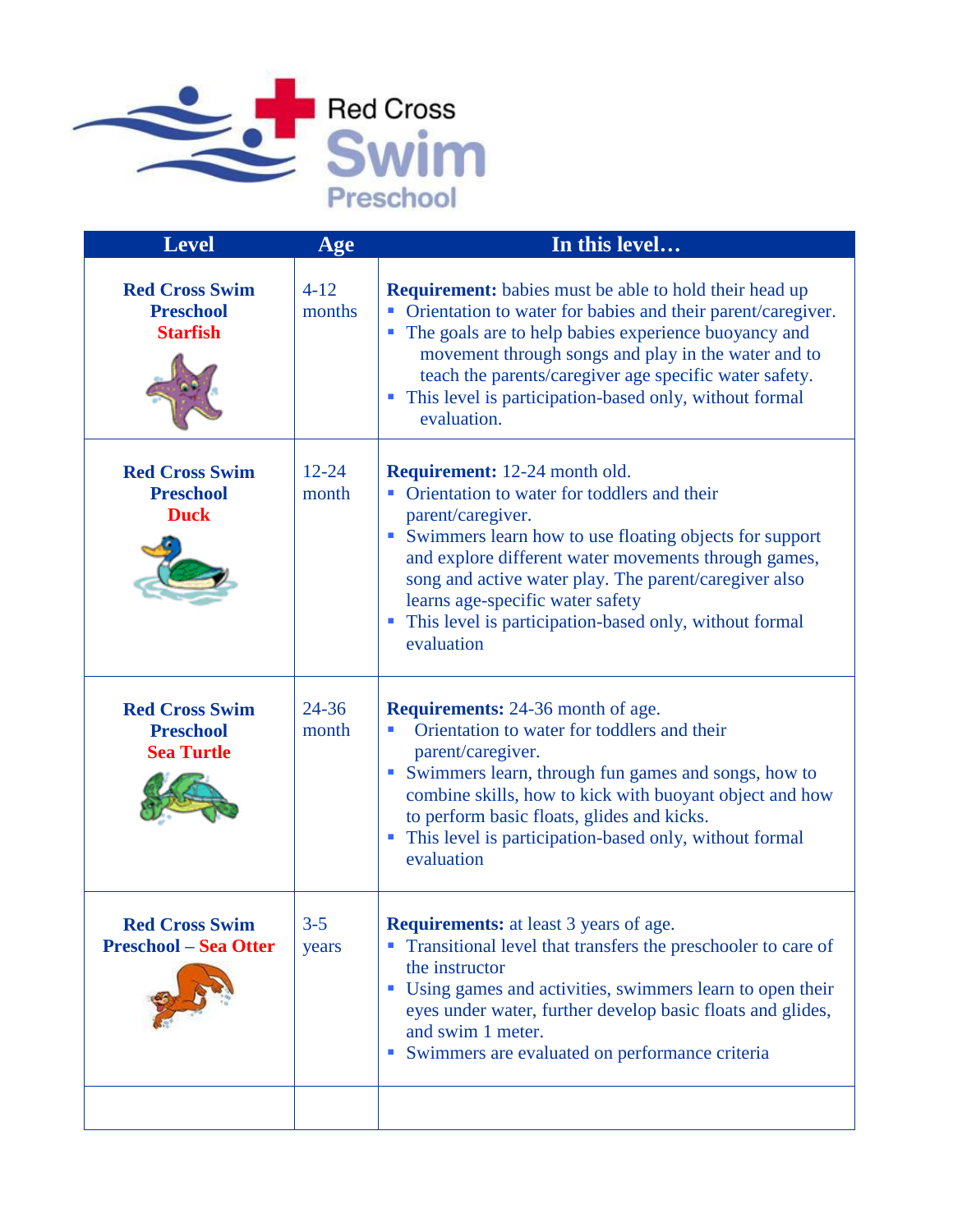| <b>Red Cross Swim</b><br><b>Preschool-Salamander</b>          | $3 - 5$<br>years | <b>Requirements:</b> Successfully completing Sea Otter<br>Using games and activities, swimmers learn to swim 2<br>meters, further develop basic floats and increase their<br>distance on front and back glide. Front swim and roll-over<br>glides are also included, and swimmers learn appropriate<br>water safety skills such as how to jump in chest deep water<br>and how to use a Personal Floating Device (PFD)<br>Swimmers are evaluated on performance criteria                              |
|---------------------------------------------------------------|------------------|------------------------------------------------------------------------------------------------------------------------------------------------------------------------------------------------------------------------------------------------------------------------------------------------------------------------------------------------------------------------------------------------------------------------------------------------------------------------------------------------------|
| <b>Red Cross Swim</b><br><b>Preschool</b><br><b>Sunfish</b>   | $3 - 6$<br>years | <b>Requirements:</b> Successfully completing Salamander<br>Using games and activities, swimmers learn to swim 5<br>meters, increase their distance using buoyant objects,<br>increase their front and back glides with kick, and develop<br>their roll-over glide, side glide and front swim. Safety<br>skills include deep-water skills and use a Personal<br><b>Floating Device (PFD)</b><br>Swimmers are evaluated on performance criteria                                                        |
| <b>Red Cross Swim</b><br><b>Preschool</b><br><b>Crocodile</b> | $3 - 6$<br>years | <b>Requirements:</b> Successfully completing Sunfish<br>Using games and activities, swimmers learn to swim 5<br>meters on their front, back and side. They also progress<br>with kicking drills to increase their swimming distance to<br>10 meters.<br>Safety skills include jumping into chest deep-water skills<br>and performing support for 10 secondes, recognizing<br>when a swimmer needs help and using Personal Floating<br>Device (PFD)<br>Swimmers are evaluated on performance criteria |
| <b>Red Cross Swim</b><br><b>Preschool</b><br><b>Whale</b>     | $3 - 6$<br>years | <b>Requirements:</b> Successfully completing Crocodile<br>Through fun activities, swimmers perform a front and<br>back swim for 10 meters. Swimmers work on developing<br>flutter kick and perform a distance swim of 15 meters.<br>Safety skills include identifying safe swimming areas,<br>jumping into deep-water, surface support for 20 seconds a<br>return to safety, throwing assist and sitting dives.<br>Swimmers are evaluated on performance criteria                                    |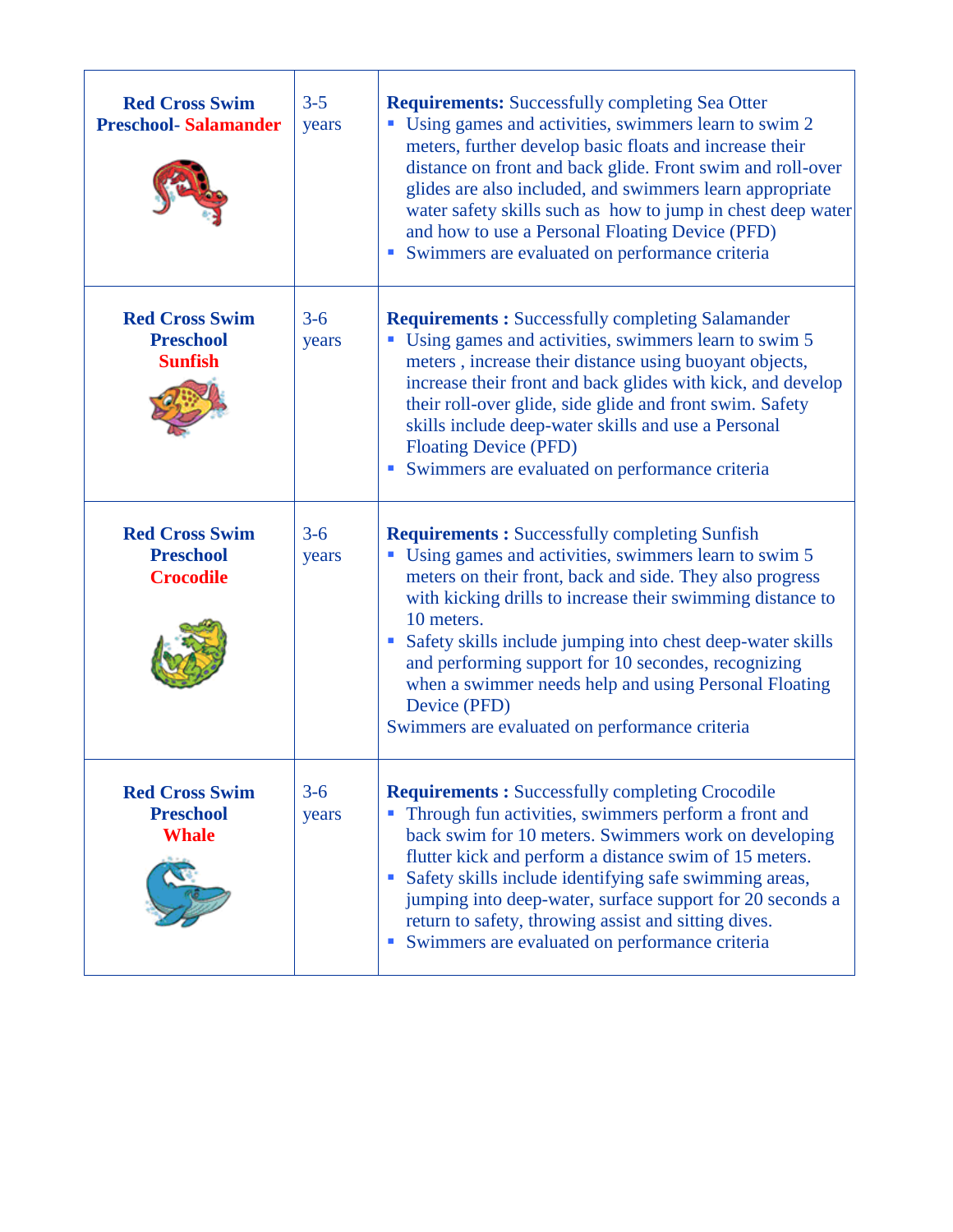

| <b>Level</b>                                             | In this level                                                                                                                                                                                                                                                                                                                                                                                                                                                                  |
|----------------------------------------------------------|--------------------------------------------------------------------------------------------------------------------------------------------------------------------------------------------------------------------------------------------------------------------------------------------------------------------------------------------------------------------------------------------------------------------------------------------------------------------------------|
| <b>Red Cross Swim</b><br><b>Kids Level 1 (sunfish)</b>   | <b>Requirements:</b> at least 5 years of age.<br>Swimmers receive an orientation to water and pool area and work on<br>floats, glides and kicking. Swimmers build their endurance by<br>working on the 5 meters front swim.                                                                                                                                                                                                                                                    |
| <b>Red Cross Swim</b><br><b>Kids Level 2 (crocodile)</b> | Requirements: successful completion of skills in Level 1.<br>Swimmers work on propulsion skills to move through the water and<br>to remain at surface while doing front, back and side glides.<br>Swimmers work on front swim, and learn about deep-water activities<br>and the proper use of Personal Floating Device (PFD) Perform a 10<br>meters swim.                                                                                                                      |
| <b>Red Cross Swim</b><br><b>Kids Level 3 (Whale)</b>     | <b>Requirements:</b> Successful completion of skills in Level 2.<br>Swimmers increase their distance on front, back and<br>Swimmers receive an orientation to water and pool area and work on<br>floats, glides and kicking. Swimmers build their endurance by<br>working on the 5 meters front swim.<br>side glide with kick, increase distance on front and back swim, learn<br>the sitting dive and will be able to swim 15 meters continuously upon<br>completion of level |
| <b>Red Cross Swim</b><br><b>Kids Level 4</b>             | Requirements: Successful completion of skills in Level 3<br>Swimmers learns back swim and front crawl (10m), work on flutter<br>kick on back, perform kneeling dive, introduction to sculling and can<br>swim 25 meters continuously.                                                                                                                                                                                                                                          |
| <b>Red Cross Swim</b><br><b>Kids Level 5</b>             | <b>Requirements:</b> Successful completion of skills in Level 4<br>Swimmers develop front crawl (15m), learn back crawl (15m) and whip<br>kick on back, learn stride dive and treading water, perform head-first<br>sculling on back, and swim 50 meters continuously                                                                                                                                                                                                          |
| <b>Red Cross Swim</b><br><b>Kids Level 6</b>             | Requirements: Successful completion of skills in Level 5<br>Swimmers increase their distance on front and back crawl (25m),<br>learn elementary back stroke and the dolphin kick. They also swim 75<br>meters continuously                                                                                                                                                                                                                                                     |
| <b>Red Cross Swim</b><br><b>Kids Levels 7</b>            | Requirements: Successful completion of skills in Level 6<br>Swimmers increase their distance on front and back crawl (50m) and<br>elementary back stroke (25m). They learn front scull and stride entry.<br>Perform whip kick on front and the dolphin kick. They also swim 150<br>meters continuously                                                                                                                                                                         |
| <b>Red Cross Swim</b><br><b>Kids Level 8</b>             | Requirements: Successful completion of skills in Level 7<br>Front crawl, back crawl and elementary backstroke to be refined<br>They learn breast stroke, eggbeater/tread water, feet-first surface dive<br>and standing shallow dive. Swim 300 meters continuously                                                                                                                                                                                                             |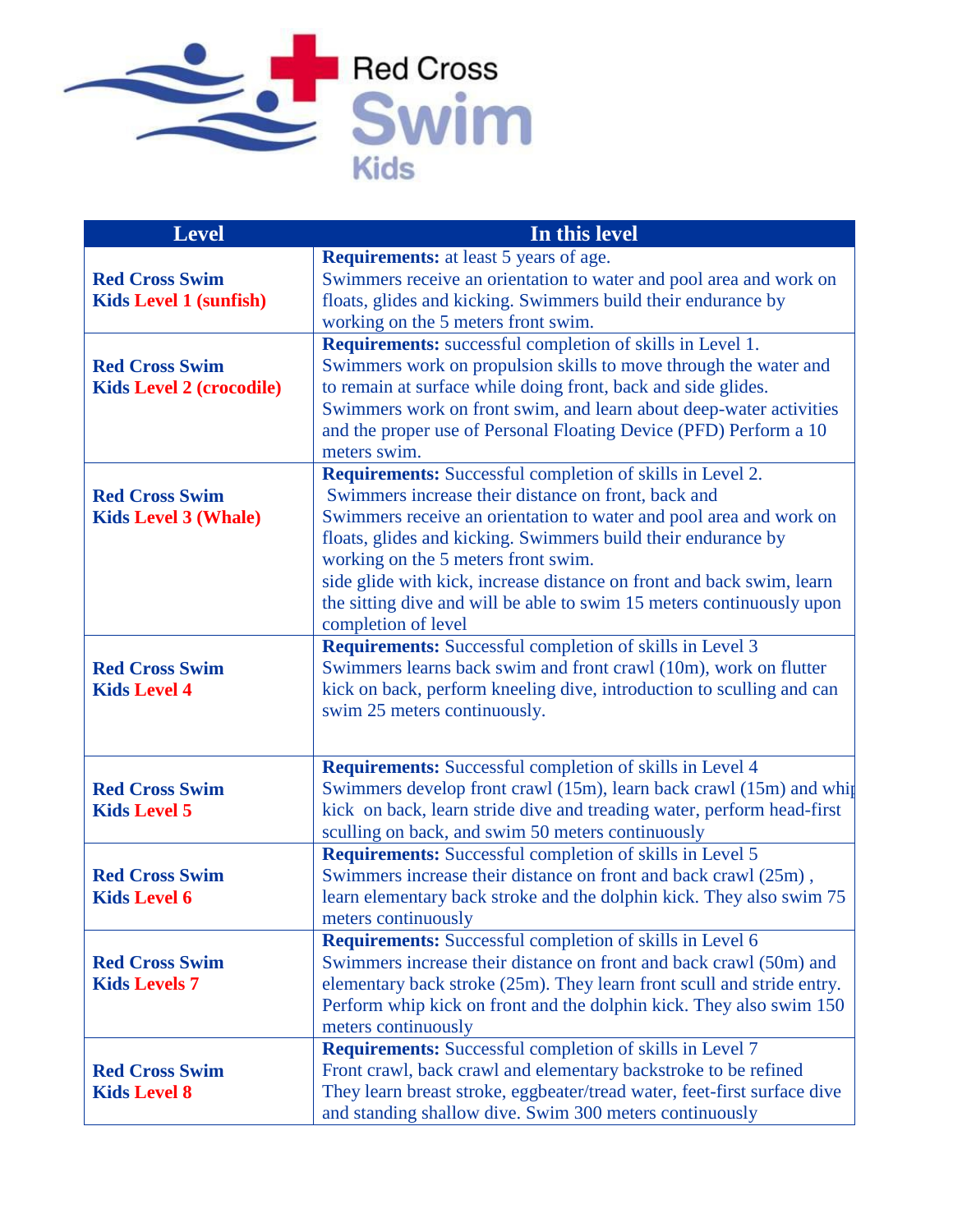| <b>Red Cross Swim</b> | <b>Requirements:</b> Successful completion of skills in Level 8       |  |
|-----------------------|-----------------------------------------------------------------------|--|
| <b>Kids Level 9</b>   | Front crawl, back crawl, elementary backstroke and breaststroke       |  |
|                       | continue to be refined. Learn side stroke kick and head-first surface |  |
|                       | dive. Swim 400 meters continuously                                    |  |
| <b>Red Cross Swim</b> | <b>Requirements:</b> Successful completion of skills in Level 9       |  |
| <b>Kids Level 10</b>  | Further refinement of strokes. They learn side stroke, dolphin kick   |  |
|                       | (vertical), and feet- and head-first surface dives with underwater    |  |
|                       | swim. Swim 500 meters continuously                                    |  |